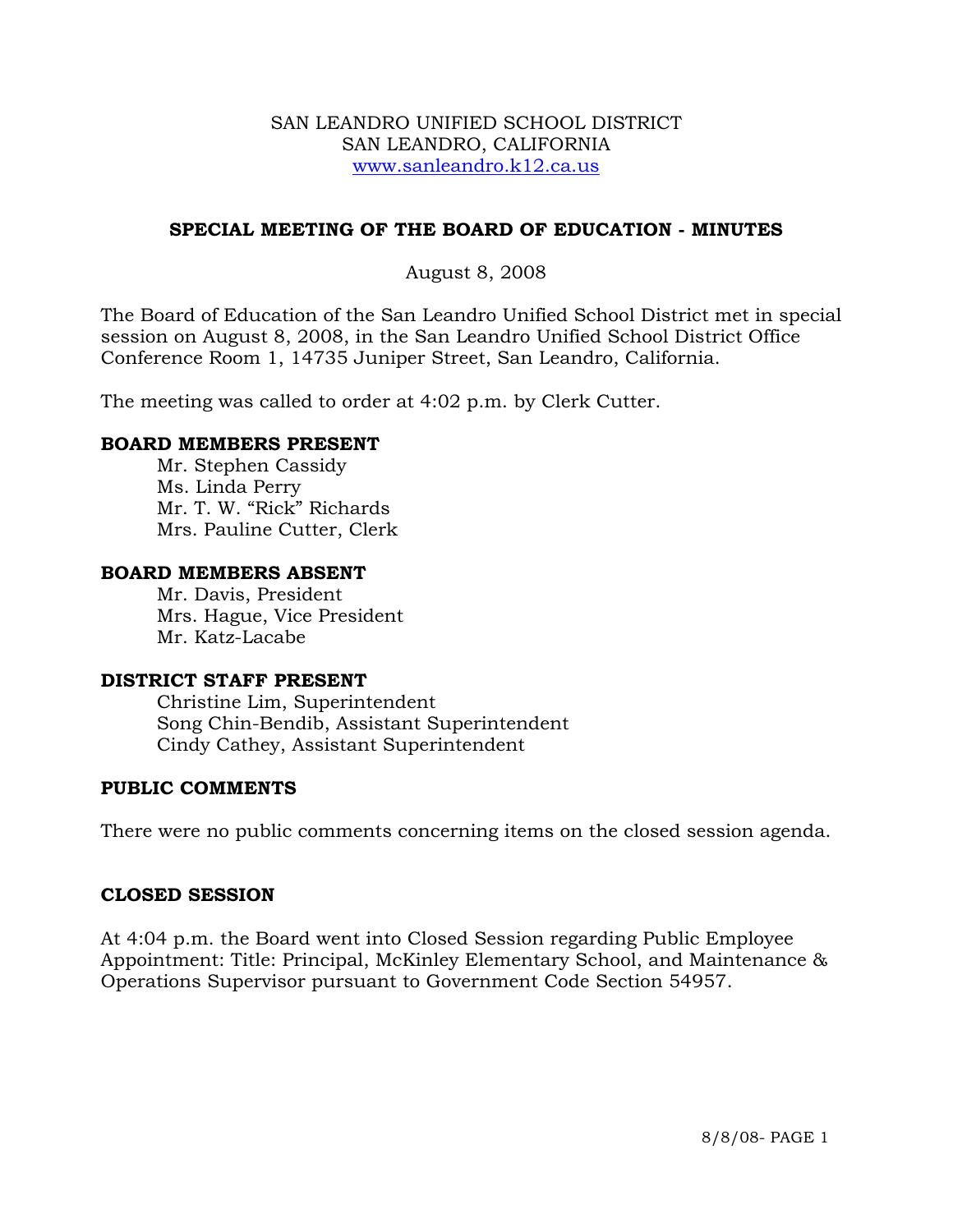The Board returned to open session with the Pledge of Allegiance at 4:20 p.m. Clerk Cutter said that the Board had been in closed session and had taken the following action:

- On a motion made by Mr. Richards and second by Ms. Perry, the Board appointed Cher Mott as Principal of McKinley Elementary School by a 4-0 vote. Trustees Davis, Hague, and Katz were absent.
- On a motion made by Mr. Richards and seconded by Ms. Perry, the Board appointed Donald Albright as Maintenance & Operations Supervisor by a 4-0 vote. Trustees Davis, Hague, and Katz were absent.

# **PUBLIC TESTIMONY**

None

# **BOARD MEMBER COMMENTS**

• Mr. Cassidy reiterated the importance of channeling all changes to major projects through the Facilities/Technology Committee before forwarding them to the Board for approval. Keeping that in mind, he wanted to know if the Committee would be reviewing the New Parking Lot Design before the scheduled Community Forum on August 20. Ms. Perry said that the Facilities/Technology Committee would be meeting on August 19 to review and approve the New District Parking Lot Design before that community meeting, at which time the San Leandro High School neighbors and interested community members would have an opportunity to receive a project timeline update on the design.

He was also interested in whether or not the recently donated laptop computers from Safeway would be distributed to students, and if so, he would like the Board to receive a copy of the distribution plan prior to implementation.

Superintendent Lim explained that originally, developing a "loaner program" was being considered. However, Ling King, Assistant Director of Technology, felt that this could be a very laborious process and maybe just giving students the computers would be less complicated. On the other hand, the Superintendent indicated that due to the overwhelming interest shown, the laptops would, most likely, be distributed to staff.